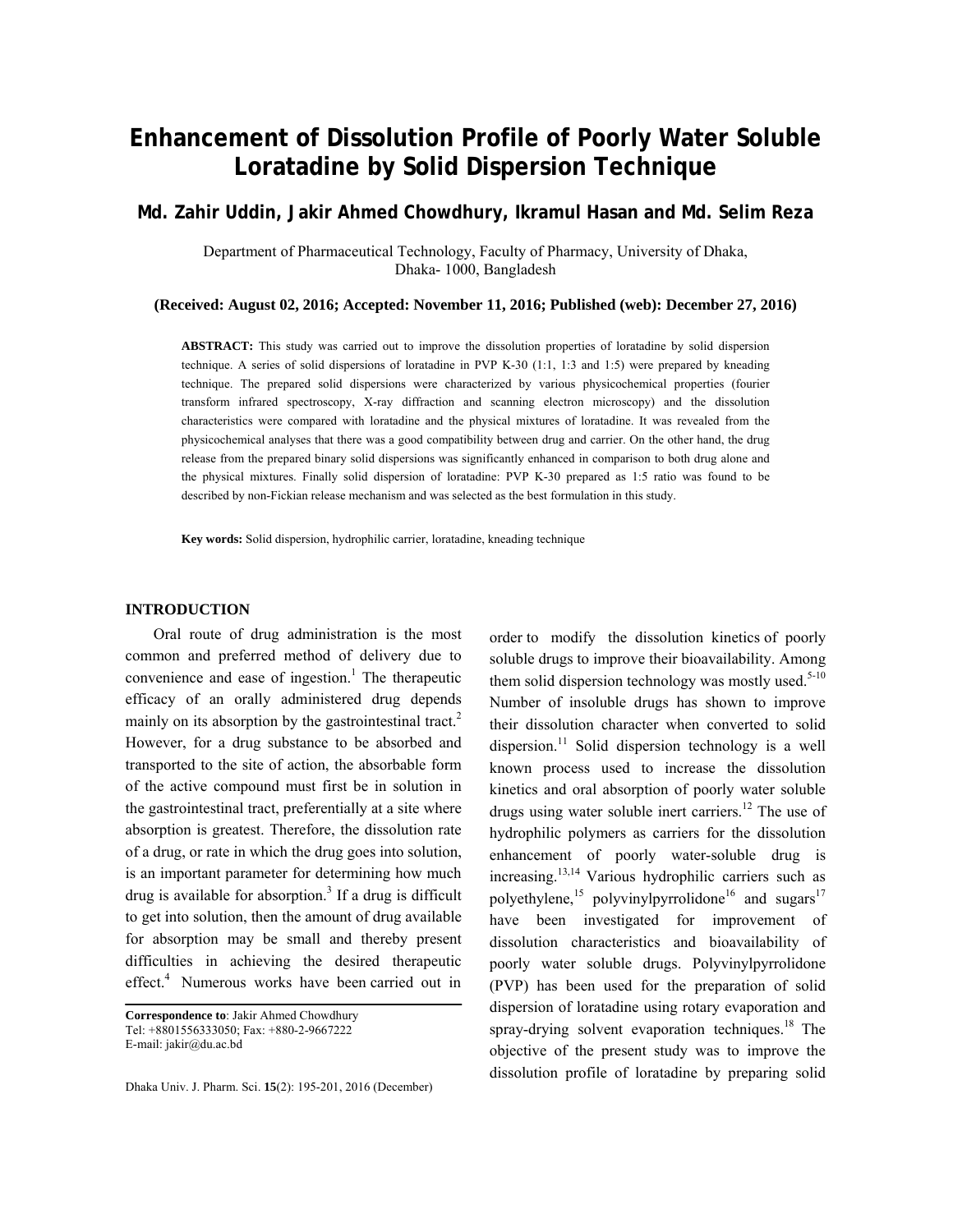dispersion employing kneading technique using polyvinylpyrrolidone as hydrophilic carrier.

#### **MATERIALS AND METHODS**

 **Materials.** Loratadine and polyvinylpyrrolidone (PVP K-30) were obtained as a gift samples from Beximco Pharmaceuticals Ltd., Dhaka, Bangladesh. All other reagents and solvents used in the study were of analytical grade.

 **Preparation of physical mixtures.** Physical mixtures (PM) of loratadine at three different mass ratios (1:1, 1:3  $\&$  1:5 by weight of loratadine and PVP K-30, respectively) were prepared by pulverizing in a glass mortar. The mixtures were passed through sieve no. 60.

 **Preparation of solid dispersions by kneading technique.<sup>19</sup>** Solid dispersions (SD) of loratadine at three different mass ratios (1:1, 1:3  $&$  1:5 by weight of loratadine and PVP K-30 respectively) were prepared by wetting with water-ethanol (1:1 ratio) till the slurry was formed and kneaded thoroughly for 30 minutes in a glass mortar. The pastes formed were then dried in oven at  $45^{\circ}$  C for 24 hours. The solid masses were triturated in glass mortar. The resulting powders were passed through sieve no. 40. Finally solid dispersions were stored in a desiccator until further evaluation. The formulations of physical mixtures and solid dispersions are listed in Table 1.

**Table 1. Composition of physical mixtures and solid dispersions of loratadine.** 

| Formulation |      | Composition of physical mixtures |        | Composition of solid dispersions |                 |        |  |
|-------------|------|----------------------------------|--------|----------------------------------|-----------------|--------|--|
|             | PM-1 | $PM-2$                           | $PM-3$ | SD-1                             | $SD-2$          | $SD-3$ |  |
| Loratadine  | 10g  | 10g                              | 10g    | 10g                              | 10g             | 10g    |  |
| $PVP K-30$  | 10g  | 30 g                             | 50 g   | 10g                              | 30 <sub>g</sub> | 50 g   |  |

**Fourier transform infrared (FTIR) spectroscopy.** FTIR spectroscopic study was conducted using a Shimadzu FTIR IR Prestige- 21 spectrophotometer (Japan) and the spectrum was recorded in the wavelength region of 4400 to 500 cm-1. The procedure consisted of dispersing a sample (Pure loratadine, PM-3 & SD-3) in KBr and compressing into disc by applying a pressure of 5 tons for 5 minutes in a hydraulic press. Spectrum was obtained by placing the disc in the light path.

 **Differential scanning calorimetry (DSC).** The DSC study was carried out using DSC-60 (Shimadzu, Tokyo, Japan). The important components of the instrument are calorimeter (DSC 60), flow controller (FCL 60), thermal analyzer (TA 60) and operating software (TA 60). The samples (Pure loratadine, PM-3 & SD-3) were heated in sealed aluminum pans under nitrogen flow (10 ml/min) at a scanning rate of 10 °C/min from 30 to 300 °C. Empty aluminum pan was used as a reference. The heat flow was also recorded as a function of temperature for each sample.

 **X-ray diffraction (XRD).** X-ray powder diffraction patterns were obtained at room temperature using a PW 1710 X-ray diffractometer (Philips, Holland) with Cu as anode material and graphite monochromator, operated at a voltage of 35 kV and 20 mA current. The samples (Pure loratadine, PM-3 & SD-3) were analyzed in the 2θ angle range of  $0^{\circ}$ –70° and the process parameters were set as: scan step size of 0.02° (2θ), and scan step time of 0.5s.

 **Scanning electron microscopy (SEM).** The morphology of pure loratadine, physical mixture (PM-3) and solid dispersion (SD-3) were investigated by scanning electron microscopy (SEM), Hitachi S 3400 N, Japan. The samples were placed in aluminum stubs and then were mounted on doublesided adhesive tape for analysis by SEM. The accelerating voltage was 15 kV. The samples were analyzed at magnification of 2000. The analysis utilized 11100 µm working distance and 57000 nA emission current in this study.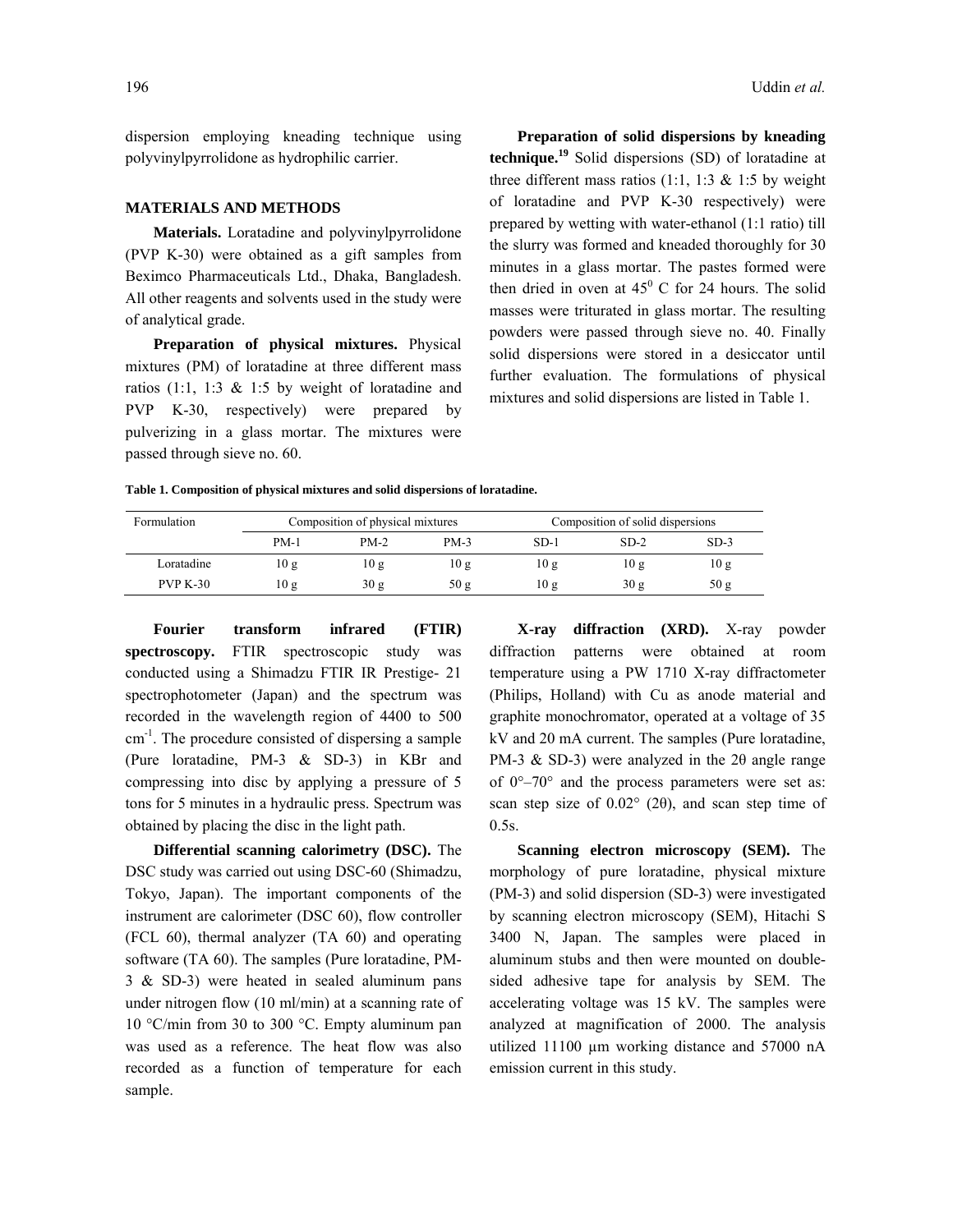*In vitro* **dissolution studies.<sup>20</sup>** *In vitro* dissolution studies were performed in 0.1N hydrochloric acid at  $37 \pm 0.5$  °C, using 6-station USP Type II apparatus (Erweka DT 600, Germany) with paddle rotating at  $50 \pm 2$  rpm. Samples of both solid dispersion and physical mixtures for dissolution study were taken in such a way that each containing 10 mg of drug. At fixed time intervals, samples withdrawn were filtered (pore size 0.45  $\mu$ m) and spectrophotometrically assayed for drug content at 280 nm. Each test was performed in triplicate.

 **Data treatment.** Different release kinetics is assumed to reflect different release kinetics mechanism. Therefore four kinetics models including zero order release equation Eq. (I), first order equation Eq. (II), Higuchi Eq.  $(III)^{21}$  and Korsmeyer-Peppas Eq.  $(IV)^{22}$  equations were applied to process *in-vitro* data.

$$
Q = K_1 t \tag{I}
$$

$$
Q = 100(1 - e^{-K_2 t})
$$
 (II)

$$
Q = K_3 t^{\frac{1}{2}} \tag{III}
$$

$$
Log\left(\frac{M_t}{M_\infty}\right) = Log k_4 + n Log t \qquad (IV)
$$

Where Q is the release percentage at time t.  $K_1$ ,  $K_2 K_3$  and  $K_4$  are the rate constant of zero order, first order, Higuchi and Korsmeyer-Peppas model respectively. The Mt/M∝ is the fractional drug release at time t and the n is a kinetic constant. The n values give us an idea about the drug release mechanism from different formulations.

 The MDT (Mean dissolution time) of different formulations were calculated using dissolution data according to Mockel and Lippold (1993) Eq.  $(V)$ .<sup>23</sup>

$$
MDT = \left(\frac{n}{n+1}\right) k^{\frac{1}{n}} \tag{V}
$$

### **RESULTS AND DISCUSSION**

 **Fourier transform infrared (FTIR) spectroscopy.** Figure 1 showed the IR spectra of loratadine, its physical mixture (PM-3) and solid dispersion (SD-3). Pure loratadine spectra showed sharp characteristic peaks at 3440 (N-H stretching), 3000 (C-H stretching of methyl group), 1700 (C=O), 1440 and 1220  $cm^{-1}$ . It is concluded from the spectra that there is no interaction between the drug and the carrier as the most characteristic peaks appeared in the spectra of the physical mixture (PM-3) and solid dispersion (SD-3) at the same wave numbers.



Figure 1. IR spectra of loratadine, PM-3 and SD-3.

 **Differential scanning calorimetry (DSC).** DSC thermograms of loratadine, its physical mixture (PM-3) and solid dispersion (SD-3) prepared by kneading method are shown in figure 2. Loratadine gave a characteristic and sharp endothermic peak at  $138\text{ °C}$ which is close to its melting point. Thus it indicates the crystalline nature of the drug. The same peak in PM-3 at 135.42  $\mathrm{^{\circ}C}$  also indicating the presence of crystalline form. However, the characteristic endothermic peak with reduced intensity at 133.50 <sup>o</sup>C, corresponding to drug melting point, was observed in SD-3 indicating reduced crystallinity of the drug. This may be happened due to dispersion of the drug molecules in the PVP K-30.

 **X-ray diffraction (XRD).** X-ray diffraction spectra are depicted in figure 3. The diffraction spectra of pure loratadine showed numerous distinct peaks indicating presence of high crystalline state.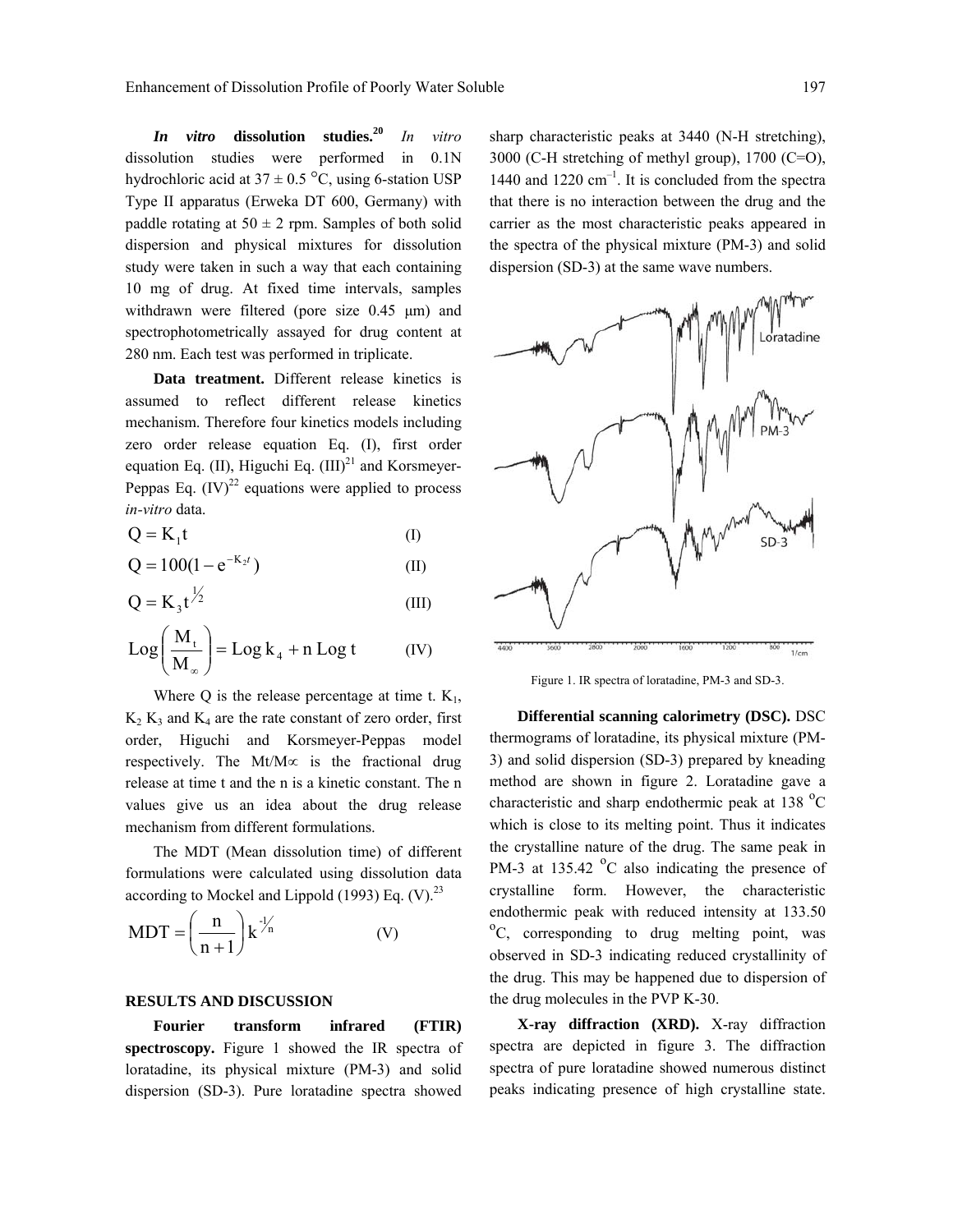The characteristic loratadine peaks with high intensity were found to be at 7.61, 12.75, 15.19, 16.35, 16.57, 19.60, 21.13 and 23.83 at 2θ degrees. On the other hand, it showed less intensity peaks of loratidine in the XRD pattern of physical mixture (PM-3). Moreover, much lowered intensity peaks of loratidine was observed in case of solid dispersion (SD-3). It is revealed from the study that the crystallinity of loratadine was reduced to a certain extent by making a solid dispersion of loratidine in PVP K-30.



Figure 2. DSC thermogram of loratadine, PM-3 and SD-3.



Figure 3. Powder X-ray diffraction spectra of loratadine, PM-3 and SD-3.

 **Scanning electron microscopy (SEM).** The SEM results are shown in figure 4. Loratadine existed in lamellar-like crystals, consisted of large crystalline particles of rather irregular size, partially agglomerated in bundles. In case of physicals mixture (PM-3), the particle size and shape of loratadine was approximately the same. The original morphology of the components in solid dispersion was disappeared by forming an irregular appeared particle. It indicates that loratadine in solid dispersions was homogeneously dispersed into PVP K30 at the molecular level.

 *In vitro* **dissolution studies.** Dissolution profiles data of loratadine are presented in figure 5. It is clear from the figure that the solid dispersion of loratadine has enhanced dissolution rate than those of physical mixture of loratadine. The zero order drug release rates ( $K_1$  in % release/time) of different formulations as well as their corresponding binary systems with carriers are summarized in table 2. Only 32.12% of the drug was released from pure loratadine powder after first 30 minutes. However, the drug release from PM-1, PM-2 and PM-3 after first 30 minutes were 32.94%, 37.86% and 40.67% respectively. Whereas, in case of SD-1, SD-2 and SD-3 the cumulative percent of drug released after first 30 minutes were 60.82%, 65.41% and 69.39% respectively. Incorporation of drug with a hydrophilic carrier system offered an increased wetting and reduction in interfacial tension between hydrophobic drug and dissolution medium.<sup>24</sup> It was observed during the dissolution studies that drug release from the solid dispersion was found to be faster. At the same time, the dissolution rate was also increased with the increase of proportion of PVP K-30 in solid dispersion. The SD-3 formulation of solid dispersion prepared using 1:5 drug carrier ratios showed the maximum dissolution rate of drug. It was almost 2.06 fold increased dissolution rate compared to the pure drug.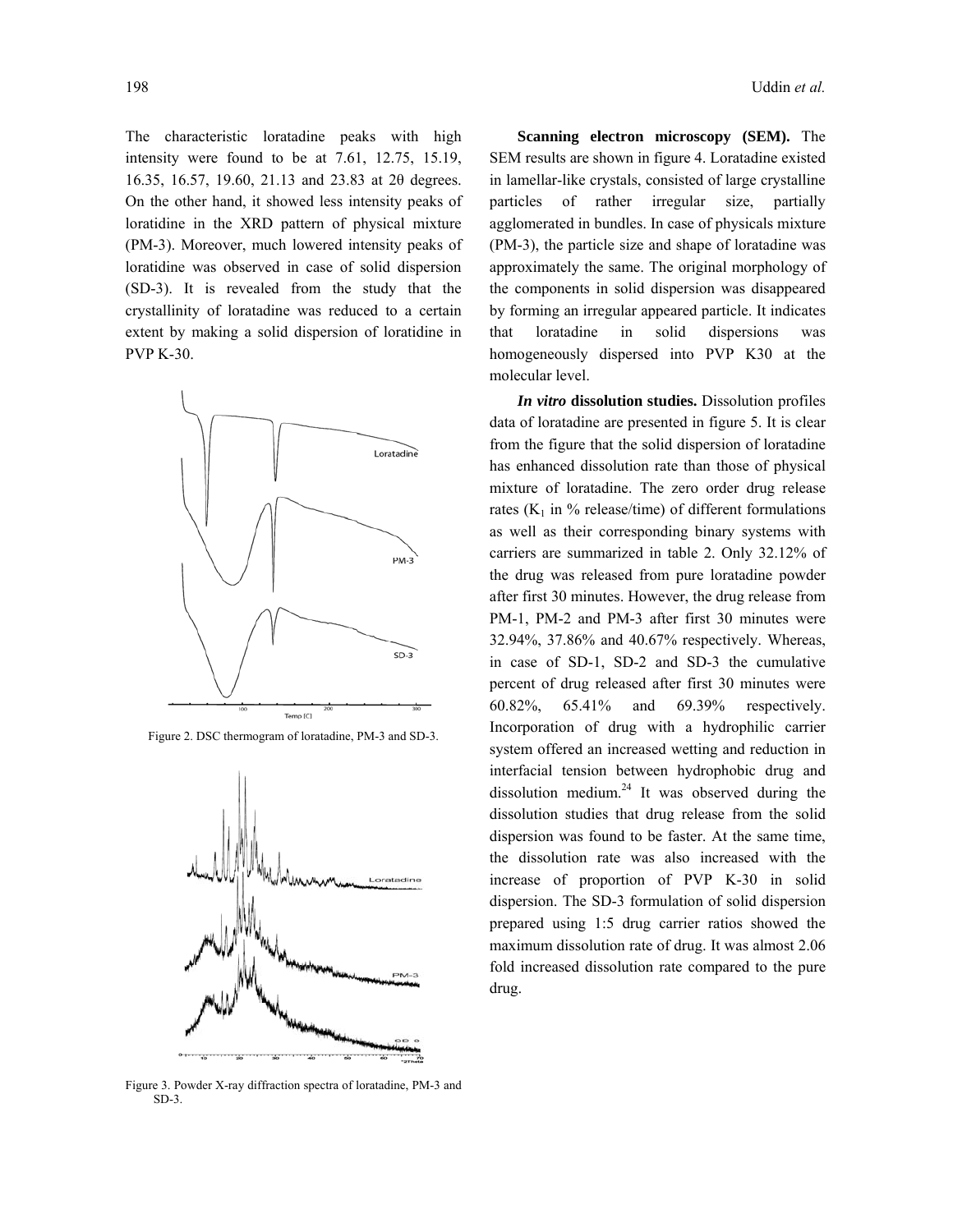

Figure 4. Scanning electron micrographs of (A) loratadine at X-2000, (B) PM-3 at X-2000 and (C) SD-3 at X-2000.

IPD\_BCSIR 15.0kV x2.00k BSE3D 11/8/2010



Figure 5. Dissolution profiles of loratadine and its binary systems.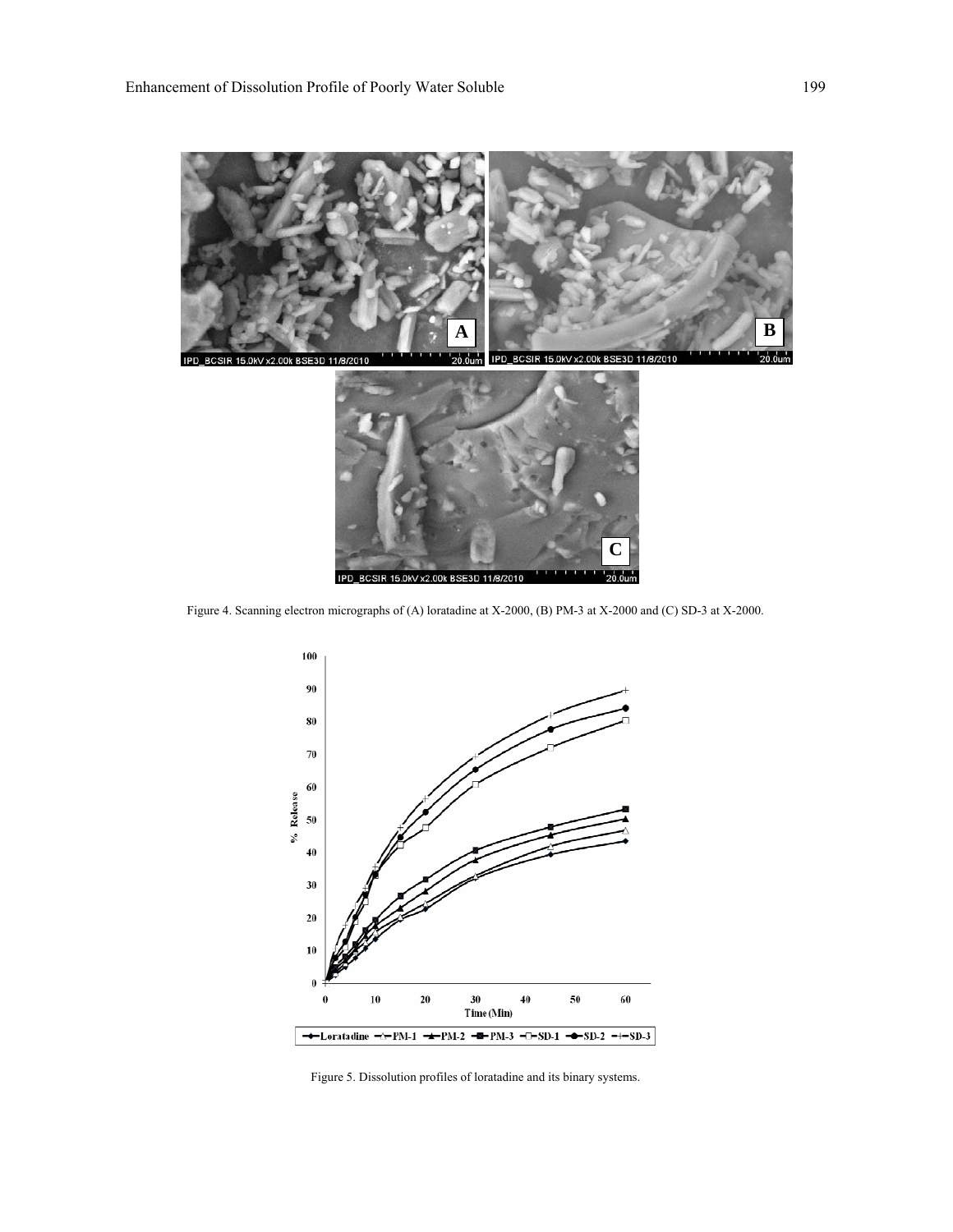| System     | Zero Order |       | First Order |       | Higuchi |       | Korsmeyer |       | <b>MDT</b> | $T_{50\%}$ |
|------------|------------|-------|-------------|-------|---------|-------|-----------|-------|------------|------------|
|            | $K_1$      | $R^2$ | $K_2$       | $R^2$ | K3      | $R^2$ | n         | $R^2$ | (min)      | (min)      |
| Loratadine | 0.751      | 0.942 | $-0.004$    | 0.970 | 6.378   | 0.974 | 0.848     | 0.981 | 56.031     | 53.920     |
| $PM-1$     | 0.786      | 0.947 | $-0.005$    | 0.978 | 6.679   | 0.981 | 0.787     | 0.982 | 56.240     | 52.929     |
| $PM-2$     | 0.846      | 0.931 | $-0.005$    | 0.969 | 7.253   | 0.982 | 0.747     | 0.984 | 51.262     | 47.401     |
| $PM-3$     | 0.883      | 0.914 | $-0.006$    | 0.961 | 7.638   | 0.981 | 0.715     | 0.982 | 47.197     | 42.939     |
| $SD-1$     | 1.324      | 0.902 | $-0.012$    | 0.989 | 11.51   | 0.980 | 0.740     | 0.963 | 25.751     | 23.731     |
| $SD-2$     | 1.400      | 0.897 | $-0.014$    | 0.991 | 12.20   | 0.979 | 0.719     | 0.971 | 23.626     | 21.540     |
| $SD-3$     | .451       | 0.900 | $-0.016$    | 0.998 | 12.67   | 0.986 | 0.639     | 0.985 | 21.998     | 19.071     |

 **Release kinetics.** The release kinetics of loratadine from different binary systems and the mean dissolution time (MDT) are depicted in table 2. Pure loratadine and the physical mixtures (PM-1, PM-2 & PM-3) were best fitted with Korsmeyer model; while the solid dispersions (SD-1, SD-2 & SD-3) were best fitted with first order model. The value of release exponent (n) of all the samples were in the range of 0.715- 0.848 which indicates non-Fickian release, that is combination of diffusion of drug through the carrier with erosion of carrier.

 MDT value is used to characterize the drug release rate. A lower value of MDT indicates a higher drug release rate and vice versa. From table 2 it can be observed that MDT decreased with increased carrier load which means if the carrier load was increased, drug dissolution was also increased in a step wise fashion.

## **CONCLUSION**

 The study shows that the dissolution rate of loratadine can be enhanced to a great extent by solid dispersion technique using an industrially feasible kneading method. The solid dispersion complex of drug displayed better dissolution profile as compared to pure drug. This, in turn, can result in reduced doses of drug, reduction in dose related adverse effects and improved bioavailability.

#### **ACKNOWLEDGEMENTS**

 Authors would like to express gratitude to Beximco Pharmaceuticals Limited, Bangladesh Council of Scientific and Industrial Research (BCSIR) and Center for Advanced Research in Sciences (CARS), University of Dhaka for kind cooperation at multiple stages of this study.

#### **REFERENCE**

- 1. Dhirendra, K., Lewis, S., Udupa, N. and Atin, K. 2009. Solid dispersions: a review. *Pak. J. Pharm. Sci.* **22**, 234-246.
- 2. Venkatesh, D.N., Sangeetha, S., Samanta, M.K., Suresh, B., Ramesh, N., Faisal, M.M., Ilahi, A.A., Abuthahir, K.S.S., Haq, K.B.M.I. and Elanthirayan, S. 2008. Dissolution enhancement of domperidone using water soluble carrier by solid dispersion technology. *Int. J. Pharm. Sci. Nanotech*. **1**, 221-226.
- 3. Proudfoot, S.G. 1988. Factors influencing bioavailability: factors influencing drug absorption from the gastrointestinal tract. In: *Pharmaceutics: The Science of Dosage Form Design* (Aulton, M.E.), Churchill Livingstone, New York, pp. 135-173.
- 4. Brittain, H.G. 1995. Solubility of Pharmaceutical Solids. In*: Physical Characterization of Pharmaceutical Solids*  (Brittain, H.G., Eds), Marcel Dekker, New York, pp. 321- 386.
- 5. Chiou, W.L. and Riegelman, S. 1971. Pharmaceutical applications of solid dispersion system. *J. Pharm. Sci.* **60**, 1281-1302.
- 6. Corrigan, O.I. 1985. Mechanisms of dissolution of fast release solid dispersions. *Drug Dev. Ind. Pharm.* **11**, 697- 724.
- 7. Craig, D.Q.M. 1990. Poly ethylene glycols and drug release. *Drug Dev. Ind. Pharm*. **16**, 2501-2526.
- 8. Ford, J.L. 1986. The current status of solid dispersions. *Pharm. Acta Helv*. **61**, 69-88.